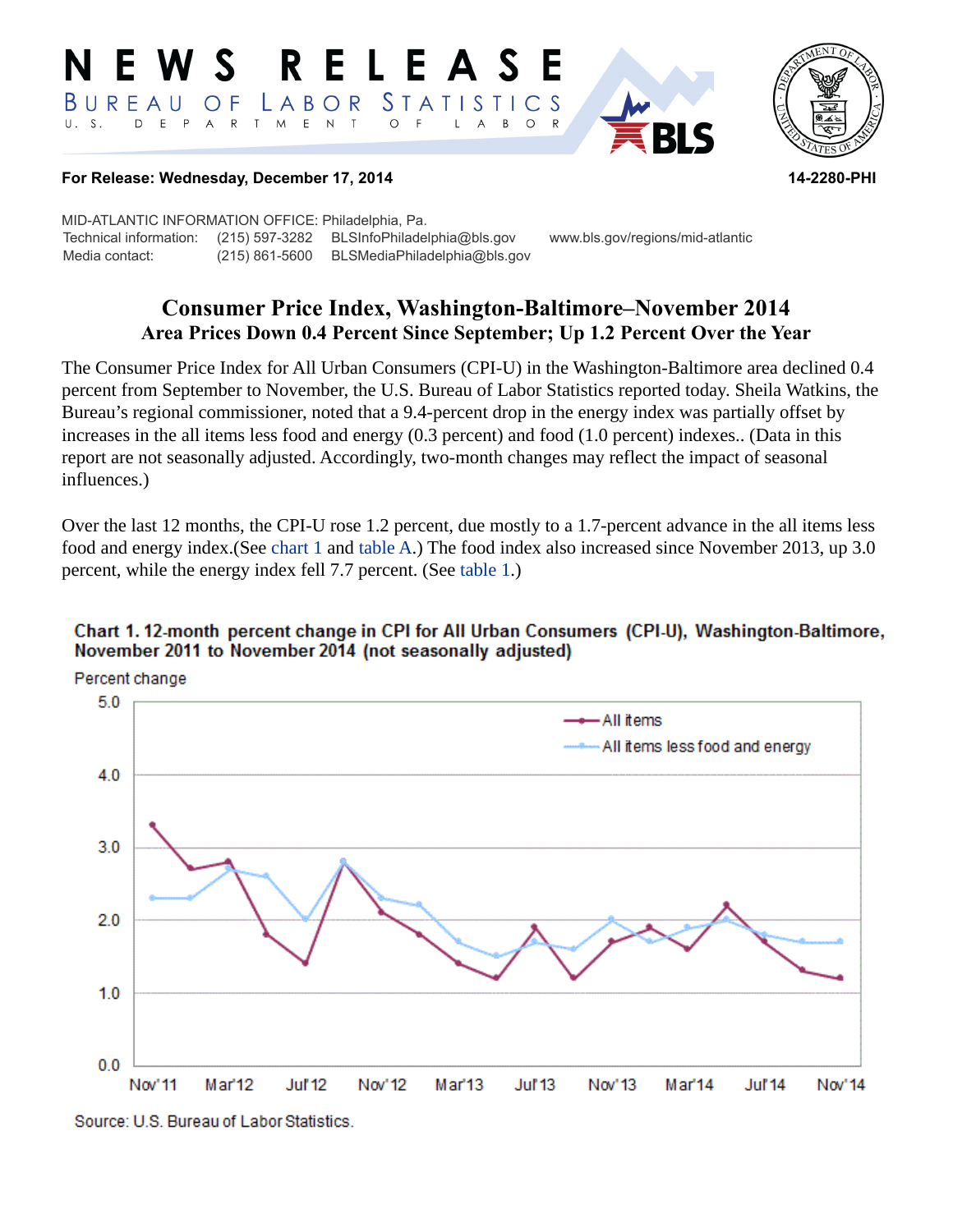## **Food**

After being unchanged in September, the food index rose 1.0 percent over the last two months. Higher prices for beef and veal, as well as fresh vegetables, helped push food at home prices up 0.9 percent. Food away from home prices also increased, up 1.0 percent.

Food prices rose 3.0 percent over the year, as prices for both components also increased. Food at home prices increased 3.1 percent and those for food away from home advanced 2.8 percent since last November.

### **Energy**

The energy index, which includes prices for household and transportation fuels, dropped 9.4 percent since September, led by falling gasoline prices. The 13.8-percent drop in gasoline prices was the largest two-month decline in nearly six years. A 6.0-percent seasonal decrease in electricity prices, as well as lower fuel oil prices, also contributed to the overall decline in the energy index. Moderating these decreases were higher utility (piped) gas service prices, up 1.6 percent over the last two months.

Energy prices decreased 7.7 percent over the year, due mostly to lower gasoline prices, down 12.1 percent. Both the electricity index and utility (piped) gas service index also decreased since November 2013, down 2.7 and 2.5 percent, respectively.

#### **All items less food and energy**

The index for all items less food and energy increased 0.3 percent since September, due mostly to higher shelter prices, up 1.0 percent. Moderating the overall rise in the all items less food and energy index were lower prices for apparel, down 5.4 percent.

Since November 2013, the index for all items less food and energy rose 1.7 percent. The advance was due largely to an over-the-year increase in shelter prices (3.1 percent), as the owners' equivalent rent of residences index was up 2.9 percent. Lower prices for apparel (-1.1 percent), recreation (-0.2 percent), and medical care (-0.2 percent), moderated the increase in the all items less food and energy index since last November.

<span id="page-1-0"></span>

| Table A. Washington-Baltimore CPI-U 2-month and 12-month percent changes, all items index (not seasonally |  |
|-----------------------------------------------------------------------------------------------------------|--|
| adjusted)                                                                                                 |  |

|       | 2009   |                 | 2010             |                  | 2011          |                  | 2012             |                  | 2013           |              | 2014          |              |
|-------|--------|-----------------|------------------|------------------|---------------|------------------|------------------|------------------|----------------|--------------|---------------|--------------|
| Month | month  | $12 -$<br>month | month            | 12-<br>month     | 2-<br>month   | $12 -$<br>month  | 2-<br>month      | $12 -$<br>month  | $2 -$<br>month | 12-<br>month | $2-$<br>month | 12-<br>month |
|       | $-0.7$ | 1.0             | 0.3 <sub>1</sub> | 2.6              | $1.0^{\circ}$ | 2.3 <sub>1</sub> | 0.4              | 2.7              | 0.1            | 1.8          | 0.4           | 1.9          |
|       | 0.7    | 0.4             | $0.4^{\circ}$    | 2.3              | 1.2           | 3.0 <sub>1</sub> | 1.3              | 2.8              | 0.9            | 1.4          | 0.6           | 1.6          |
|       | 0.5    | $-0.2$          | 0.2              | 1.9              | 1.0           | 3.9              | 0.1              | 1.8 <sub>1</sub> | $-0.2$         | 1.2          | 0.4           | 2.2          |
|       | 1.1    | $-0.9$          | 0.0              | 0.8              | 0.1           | 4.1              | $-0.2$           | 1.4 <sub>1</sub> | 0.5            | 1.9          | 0.0           | 1.7          |
|       | 0.1    | $-0.8$          | 0.5              | 1.3              | $-0.1$        | 3.4              | 1.3 <sub>1</sub> | 2.8              | 0.6            | 1.2          | 0.2           | 1.3          |
|       | $-0.2$ | 1.6             | 0.1              | 1.6 <sub>1</sub> | $-0.1$        | 3.3              | $-0.7$           | 2.1              | $-0.2$         | 1.7          | $-0.4$        | 1.2          |

### **The January 2015 Consumer Price Index for Washington-Baltimore is scheduled to be released on February 26, 2015, at 8:30 a.m. (ET).**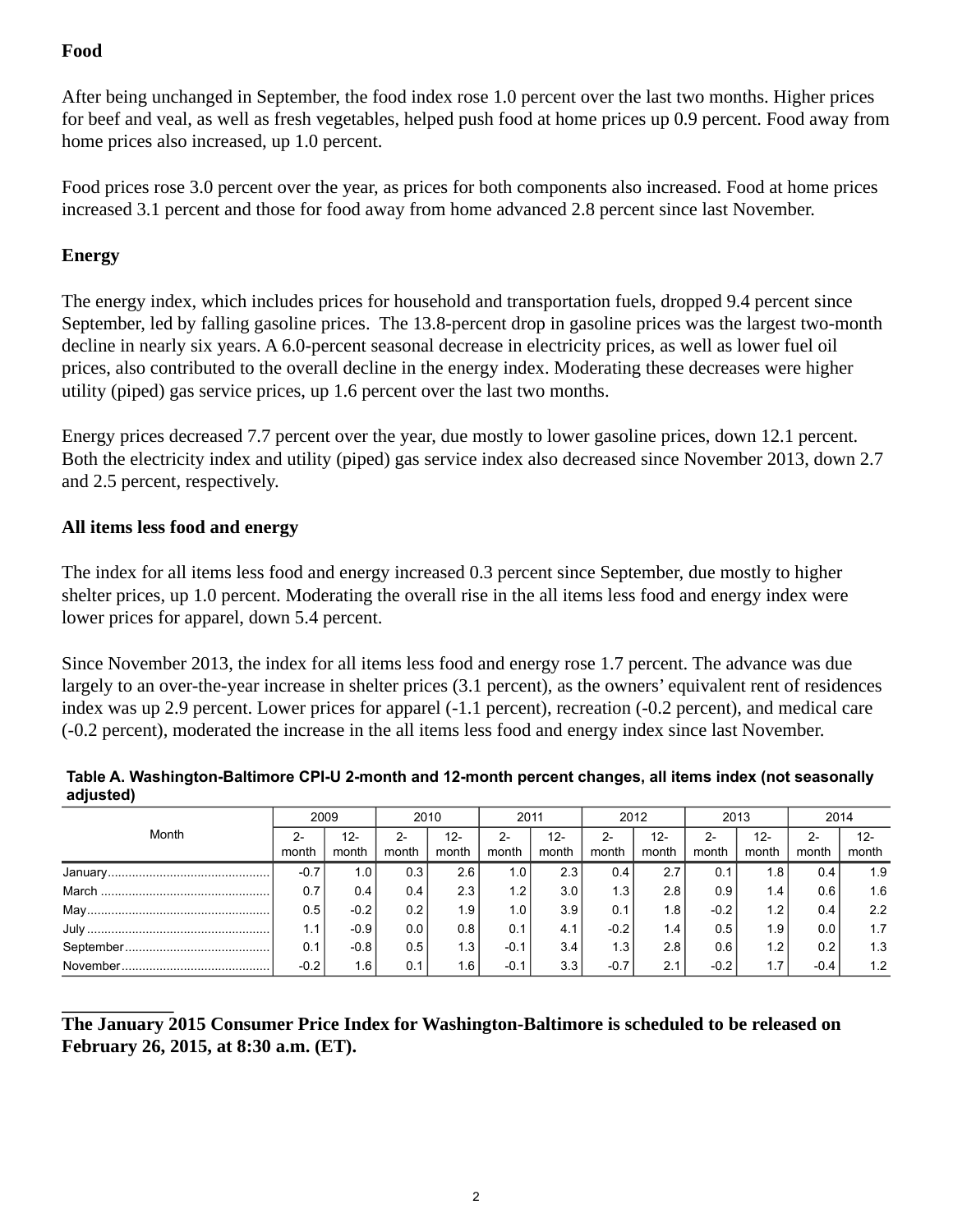## **Technical Note**

The Consumer Price Index (CPI) is a measure of the average change in prices over time in a fixed market basket of goods and services. The Bureau of Labor Statistics publishes CPIs for two population groups: (1) a CPI for All Urban Consumers (CPI-U) which covers approximately 89 percent of the total population and (2) a CPI for Urban Wage Earners and Clerical Workers (CPI-W) which covers 28 percent of the total population. The CPI-U includes, in addition to wage earners and clerical workers, groups such as professional, managerial, and technical workers, the self-employed, short-term workers, the unemployed, and retirees and others not in the labor force.

The CPI is based on prices of food, clothing, shelter, and fuels, transportation fares, charges for doctors' and dentists' services, drugs, and the other goods and services that people buy for day-to-day living. Each month, prices are collected in 87 urban areas across the country from about 4,000 housing units and approximately 26,000 retail establishments—department stores, supermarkets, hospitals, filling stations, and other types of stores and service establishments. All taxes directly associated with the purchase and use of items are included in the index.

The index measures price changes from a designated reference date (1982-84) that equals 100.0. An increase of 16.5 percent, for example, is shown as 116.5. This change can also be expressed in dollars as follows: the price of a base period "market basket" of goods and services in the CPI has risen from \$10 in 1982-84 to \$11.65. For further details see the CPI home page on the Internet at [www.bls.gov/cpi](https://www.bls.gov/cpi) and the BLS Handbook of Methods, Chapter 17, The Consumer Price Index, available on the Internet at [www.bls.gov/opub/hom/](https://www.bls.gov/opub/hom/homch17_a.htm) [homch17\\_a.htm](https://www.bls.gov/opub/hom/homch17_a.htm).

In calculating the index, price changes for the various items in each location are averaged together with weights that represent their importance in the spending of the appropriate population group. Local data are then combined to obtain a U.S. city average. Because the sample size of a local area is smaller, the local area index is subject to substantially more sampling and other measurement error than the national index. In addition, local indexes are not adjusted for seasonal influences. As a result, local area indexes show greater volatility than the national index, although their long-term trends are quite similar. **NOTE: Area indexes do not measure differences in the level of prices between cities; they only measure the average change in prices for each area since the base period.**

The **Washington-Baltimore, D.C.-Md.-Va.-W.Va., Consolidated Metropolitan Statistical Area** includes the District of Columbia; Baltimore City and the counties of Anne Arundel, Baltimore, Calvert, Carroll, Charles, Frederick, Harford, Howard, Montgomery, Prince George's, Queen Anne's, and Washington in Maryland; the cities of Alexandria, Fairfax, Falls Church, Fredericksburg, Manassas, and Manassas Park and the counties of Arlington, Clarke, Culpeper, Fairfax, Fauquier, King George, Loudoun, Prince William, Spotsylvania, Stafford, and Warren in Virginia; and the counties of Berkeley and Jefferson in West Virginia.

Information in this release will be made available to sensory impaired individuals upon request. Voice phone: 202-691-5200; Federal Relay Service: 1-800-877-8339.